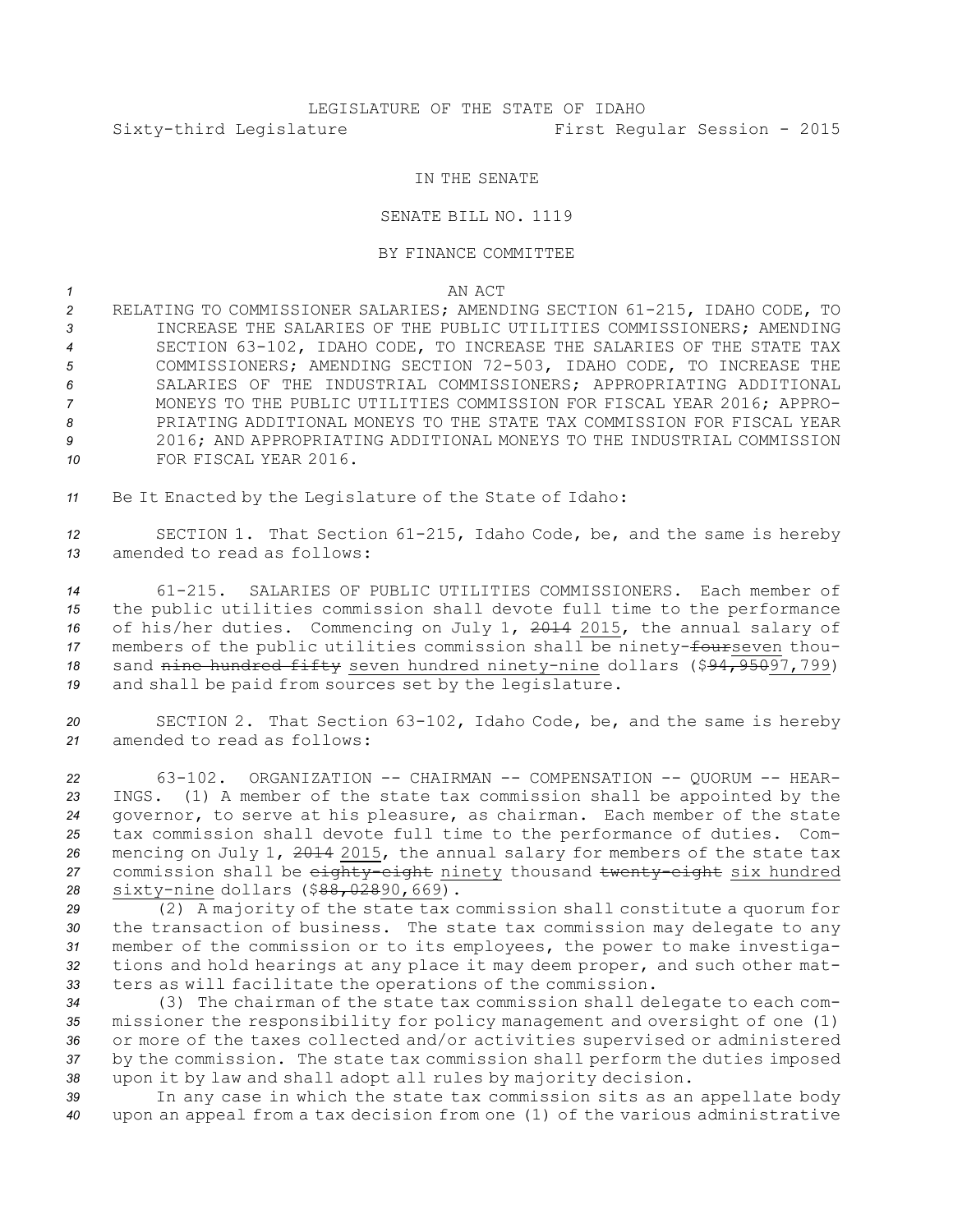units subject to its supervision, the state tax commissioner charged with responsibility for policy management and oversight of the tax in controversy shall not vote upon the appeal but may advise the remaining members of the commission on the technical aspects of the problems before them.

 (4) The chairman shall be the chief executive officer and administra- tive head of the state tax commission and shall be responsible for, or may as- sign responsibility for, all personnel, budgetary and/or fiscal matters of the state tax commission.

*<sup>9</sup>* SECTION 3. That Section 72-503, Idaho Code, be, and the same is hereby *10* amended to read as follows:

 72-503. SALARY. Commencing July 1, 2014 2015, the annual salary of each member of the industrial commission shall be ninety-twofive thousand four one hundred twenty ninety-three dollars (\$92,42095,193). Industrial commissioner salaries shall be paid from sources set by the legislature. Each member of the industrial commission shall devote full time to the per-formance of his duties.

 SECTION 4. In addition to any other appropriation made by law, as en- acted by the First Regular Session of the Sixty-third Legislature, there is hereby appropriated \$10,400 to the Public Utilities Commission to be ex- pended for personnel costs from the Public Utilities Commission Fund for the period July 1, 2015, through June 30, 2016.

 SECTION 5. In addition to any other appropriation made by law, as en- acted by the First Regular Session of the Sixty-third Legislature, there is hereby appropriated to the Idaho State Tax Commission the following amounts to be expended according to the designated programs for personnel costs from the listed funds for the period July 1, 2015, through June 30, 2016:

*27* I. GENERAL SERVICES:

*28* FROM:

| 29 | General Fund                                    | \$10,100 |
|----|-------------------------------------------------|----------|
| 30 | Administration Services for Transportation Fund | 1,500    |
| 31 | TOTAL                                           | \$11,600 |
| 32 | II. AUDIT DIVISION:                             |          |
| 33 | FROM:                                           |          |
| 34 | Multistate Tax Compact Fund                     | \$600    |
| 35 | Administration and Accounting Fund              | 300      |
| 36 | Administration Services for Transportation Fund | 300      |
| 37 | TOTAL                                           | \$1,200  |
| 38 | GRAND TOTAL                                     | \$12,800 |